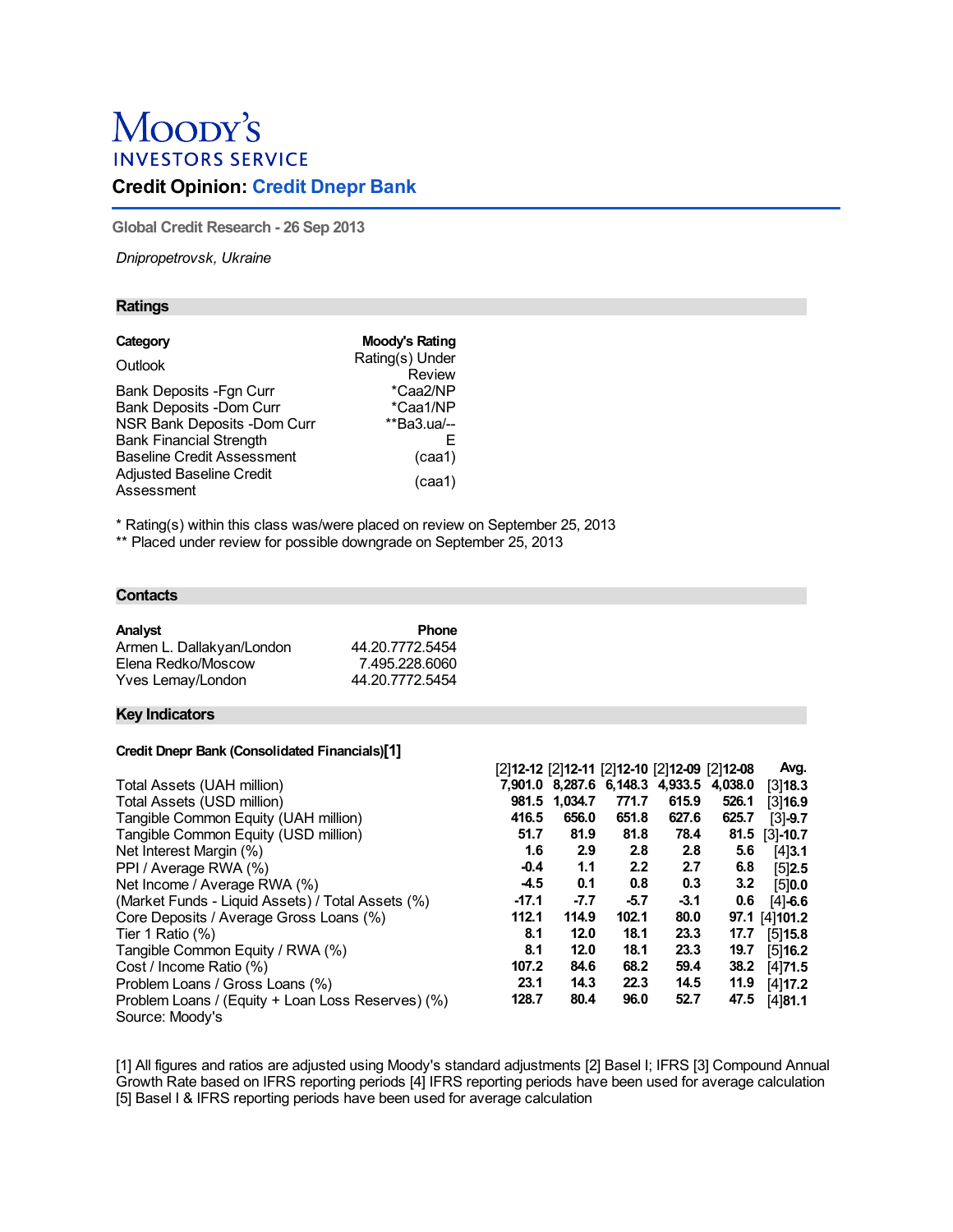# **Opinion**

# **Rating Rationale**

On 25 September 2013 Moody's lowered the baseline credit assessments (BCAs), as well as downgraded the deposit, debt and National Scale Ratings (NSRs)of 14 financial institutions in Ukraine.

At the same time, Moody's placed on review for further downgrade these financial institutions' deposit and debt ratings, and NSRs, of 13 banks (2 banks' deposit ratings were at Caa1 level already) and one leasing company.

Credit Dnepr Bank's ratings were affected as follows:

- BFSR downgraded to E from E+, now equivalent to a caa1 BCA (formerly b3)
- Long-term local-currency deposit rating downgraded to Caa1 from B3
- Long-term foreign-currency deposit rating downgraded to Caa2 from Caa1
- NSR downgraded to Ba3.ua from Baa3.ua

- The BFSR carries a stable outlook; all the other long-term global-scale ratings and NSR were placed on review for downgrade

These rating actions were prompted by the weakening of Ukraine's credit profile, as reflected by Moody's downgrade on 20 September 2013 of Ukraine's government bond rating to Caa1 from B3 and the related adjustments to the country's ceilings, mainly (1) the foreign-currency bank deposit ceiling lowered to Caa2 from Caa1; (2) the local-currency bank deposit and bond ceiling lowered to Caa1 from B2; and (3) the foreign-currency bond ceiling lowered to Caa1 from B3.

These ceilings cap the maximum ratings that can be assigned to banks and other issuers domiciled in the country, thereby prompting the downgrades of the 11 financial institutions and one leasing company. The sovereign ratings were also placed on review for further downgrade, which informs our decision to place the financial institutions' debt and deposit ratings on review for further downgrade.

#### **Rating Drivers**

- Exposure to sovereign risk constrains the bank's ratings
- Operating environment is likely to pressure franchise development
- Low margins and higher credit losses will continue to pressure profitability
- Weak internal capital generation could require external capital injection
- Sufficient liquidity buffer

# **Rating Outlook**

The BFSR carries a stable outlook; all the other long-term global-scale ratings and NSR are on review for downgrade.

# **What Could Change the Rating - Up**

The last rating action follows the weakening of Ukraine's credit profile, as reflected by downgrades of the sovereign ratings and country ceilings. A confirmation of the sovereign ratings would lead to a confirmation of the bank's ratings, which are currently placed on review.

# **What Could Change the Rating - Down**

A further downgrade of the sovereign ratings would lead to a downgrade of the bank's ratings.

# **DETAILED RATING CONSIDERATIONS**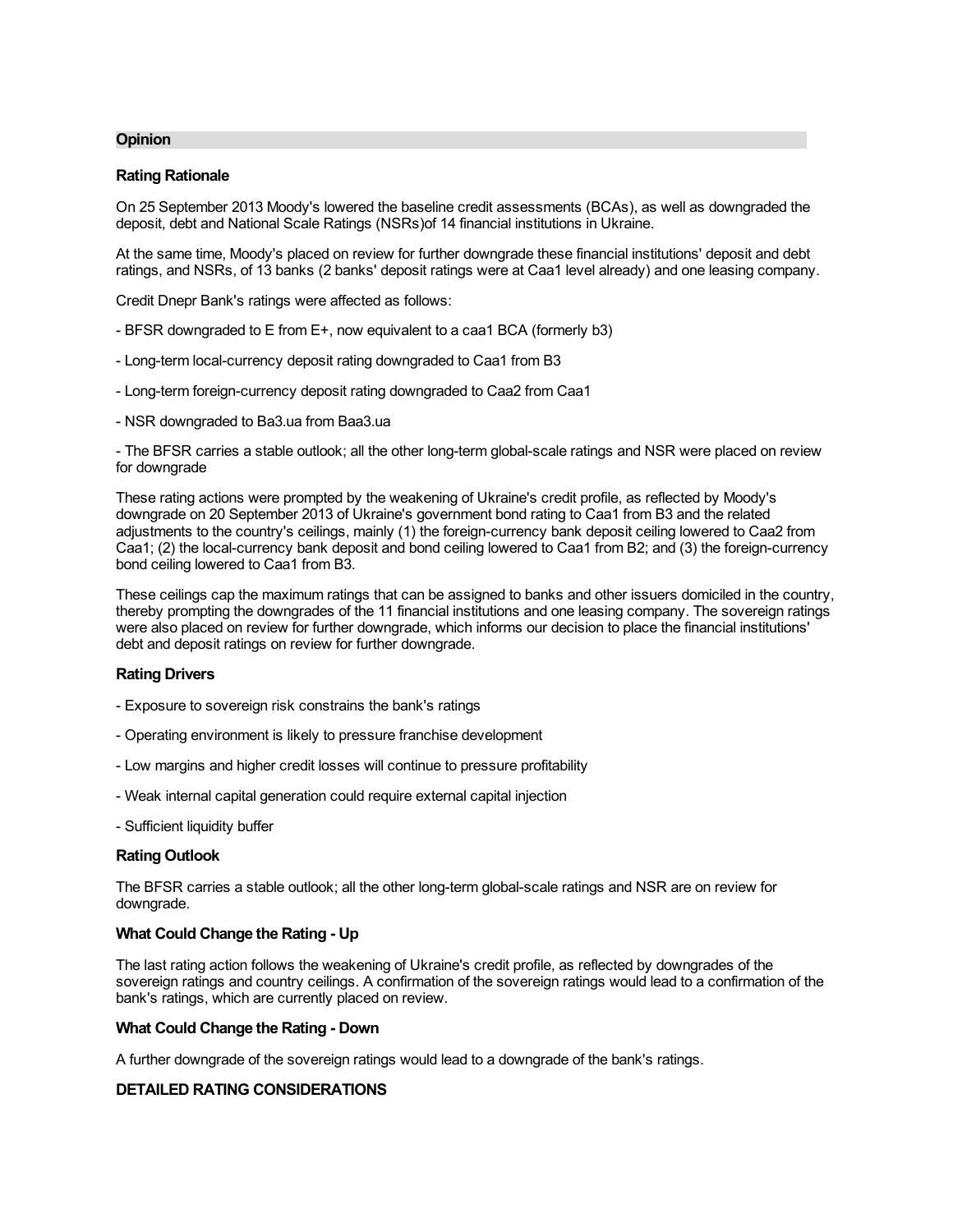Detailed considerations for CDB's currently assigned ratings are as follows:

# EXPOSURE TO SOVEREIGN CREDIT RISK CONSTRAINS THE BANK'S RATINGS

Credit Dnepr Bank's standalone credit assessment of b3 is in line with Ukraine's B3 sovereign rating due to the linkage between the bank's credit profile and sovereign credit risk. This reflects the bank's (1) sizeable exposure to Ukraine's government bonds, which accounted for around 20% of the bank's Tier 1 capital at YE2012; and (2) geographical concentration in Ukraine's weak and volatile operating environment. The negative outlook assigned to Credit Dnepr Bank's deposit ratings is in line with the negative outlook on Ukraine's government debt ratings.

# OPERATING ENVIRONMENT IS LIKELY TO PRESSURE FRANCHISE DEVELOPMENT

With total assets of UAH7.9billion, Credit Dnepr Bank is a medium-sized local player headquartered in Dnepropetrovsk region. Credit Dnepr Bank is predominantly a corporate bank, with loans granted to corporate and SME customers comprising 93% of the bank's loan portfolio as at year-end 2012. The bank's market share is limited, at around 0.75% for lending and 1% for deposits.

Credit Dnepr bank is beneficiary owned by Mr. Viktor Pinchuk and his family members. Mr. Pinchuk - a wellknown Ukrainian businessman - is the founder and main owner of EastOne Group Ltd., an international investment advisory company based in London, and the beneficiary owner of Interpipe Group, one of the world's largest producers of metal pipes and steel wheels.

Because Credit Dnepr Bank's business is concentrated in Ukraine, the bank is exposed to its home market macroeconomic and financial challenges. The weak operating environment is likely to constrain Credit Dnepr Bank's business development and exert negative pressure on the bank's financial metrics. During 2012, the bank's gross loans were flat. In the medium-term we do not expect material changes in the bank's franchise strength.

# HIGHER LOAN LOSS RESERVES ARE REQUIRED

According to Credit Dnepr bank's audited IFRS report, individually impaired loans stood at 22% of its loan portfolio at year-end 2012. Loan loss reserves accounted for 8.8% of gross loans, according to the audited IFRS report at year-end 2012. While we consider the bank's asset quality to be stronger than the average for the Ukrainian banks, we still believe that the bank will need to increase its loan loss reserves to cover all expected credit loss stemming from (1) difficult economic conditions, (2) high exposure to FX loans (about 50% of the loan book); and high borrower concentration.

#### LOW MARGINS AND HIGHER CREDIT LOSSES WILL CONTINUE TO PRESSURE PROFITABILITY

Credit Dnepr bank posted a large net loss of UAH239.5 million for 2012, according to its audited IFRS report. This loss, which resulted to a RoA of -3.03%, was mainly driven by a nearly six-fold increase in loan loss provisions. The bank's earnings were also pressured by growing funding costs and operating expenses. Weakening operating environment will likely continue to exert negative pressure on Credit Dnepr bank's profitability in the short-tomedium term.

#### WEAK INTERNAL CAPITAL GENERATION COULD REQUIRE EXTERNAL CAPITAL INJECTION

Credit Dnepr Bank reported a Tier 1 ratio (under Basel 1) of 8.1% at YE2012, down from 12% a year earlier and driven by the large losses. The bank's total capital adequacy ratio (CAR) is supported by subordinated capital and was higher at 14.1% at YE2012. The bank's shareholder plans to inject certain amount of funds into equity by September 2013. The exact amount is being negotiated. Nevertheless, we still expect the bank's capital to come under pressure from weak internal capital generation in the medium-term, requiring further capital injections in the near-to-medium term.

# SUFFICIENT LIQUIDITY BUFFER

Credit Dnepr bank's liquidity position is adequate, supported by high level of liquid assets and growing deposits. Its customer accounts increased by almost 11% in 2012 and accounted for 80% of total liabilities. Credit Dnepr Bank's funding base mainly comprised customer accounts and remained well-balanced between corporate and retail funds. We would like to note, that the bank's retail deposits, which we consider as more stable source of funding, are growing; whereas deposits from legal entities are decreasing. In response to challenges in the Ukrainian operating environment, the bank has adopted a more conservative approach to liquidity management, maintaining a sufficient liquidity cushion which represented more than 30% of total assets at year-end 2012.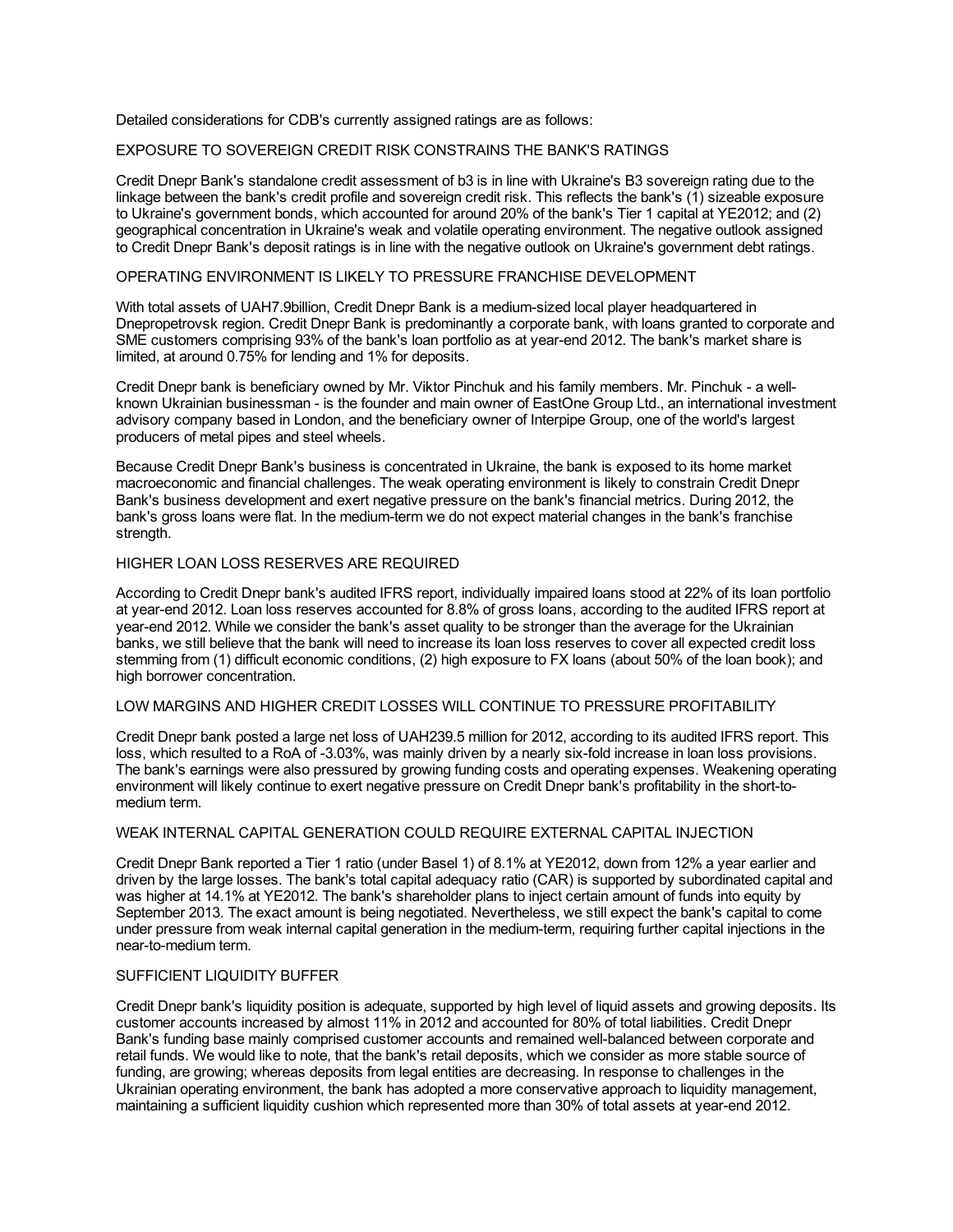Unless noted otherwise, data in this report is sourced from company reports and Moody's Banking Financial Metrics.

# **Global Local Currency Deposit Rating (Joint Default Analysis)**

Moody's assigns Caa1/Not Prime global local currency (GLC) deposit ratings to CDB, based on the bank's caa1 standalone credit assessment.

#### **National Scale Rating**

Moody's assigns a Ba3.ua National Scale Rating to CDB. National Scale Ratings (NSRs) are intended as relative measures of creditworthiness among debt issues and issuers within a country, enabling market participants to better differentiate relative risks.

# **Foreign Currency Deposit Rating**

CDB's foreign currency deposit rating of Caa2 is in line with the sovereign ceiling for Ukraine.

# **ABOUT MOODY'S BANK RATINGS**

#### Bank Financial Strength Rating

Moody's Bank Financial Strength Ratings (BFSRs) represent Moody's opinion of a bank's intrinsic safety and soundness and, as such, exclude certain external credit risks and credit support elements that are addressed by Moody's Bank Deposit Ratings. BFSRs do not take into account the probability that the bank will receive such external support, nor do they address risks arising from sovereign actions that may interfere with a bank's ability to honor its domestic or foreign currency obligations. Factors considered in the assignment of BFSRs include bank-specific elements such as financial fundamentals, franchise value, and business and asset diversification. Although BFSRs exclude the external factors specified above, they do take into account other risk factors in the bank's operating environment, including the strength and prospective performance of the economy, as well as the structure and relative fragility of the financial system, and the quality of banking regulation and supervision.

#### Global Local Currency Deposit Rating

A deposit rating, as an opinion of relative credit risk, incorporates the BFSR as well as Moody's opinion of any external support. Specifically, Moody's Bank Deposit Ratings are opinions of a bank's ability to repay punctually its deposit obligations. As such, they are intended to incorporate those aspects of credit risk relevant to the prospective payment performance of rated banks with respect to deposit obligations, which includes: intrinsic financial strength, sovereign transfer risk (in the case of foreign currency deposit ratings), and both implicit and explicit external support elements. Moody's Bank Deposit Ratings do not take into account the benefit of deposit insurance schemes which make payments to depositors, but they do recognize the potential support from schemes that may provide assistance to banks directly.

According to Moody's joint default analysis (JDA) methodology, the global local currency deposit rating of a bank is determined by the incorporation of external elements of support into the bank's Baseline Credit Assessment. In calculating the Global Local Currency Deposit rating for a bank, the JDA methodology also factors in the rating of the support provider, in the form of the local currency deposit ceiling for a country, Moody's assessment of the probability of systemic support for the bank in the event of a stress situation and the degree of dependence between the issuer rating and the Local Currency Deposit Ceiling.

#### National Scale Rating

National scale ratings are intended primarily for use by domestic investors and are not comparable to Moody's globally applicable ratings; rather they address relative credit risk within a given country. A Aaa rating on Moody's National Scale indicates an issuer or issue with the strongest creditworthiness and the lowest likelihood of credit loss relative to other domestic issuers. National Scale Ratings, therefore, rank domestic issuers relative to each other and not relative to absolute default risks. National ratings isolate systemic risks; they do not address loss expectation associated with systemic events that could affect all issuers, even those that receive the highest ratings on the National Scale.

# Foreign Currency Deposit Rating

Moody's ratings on foreign currency bank obligations derive from the bank's local currency rating for the same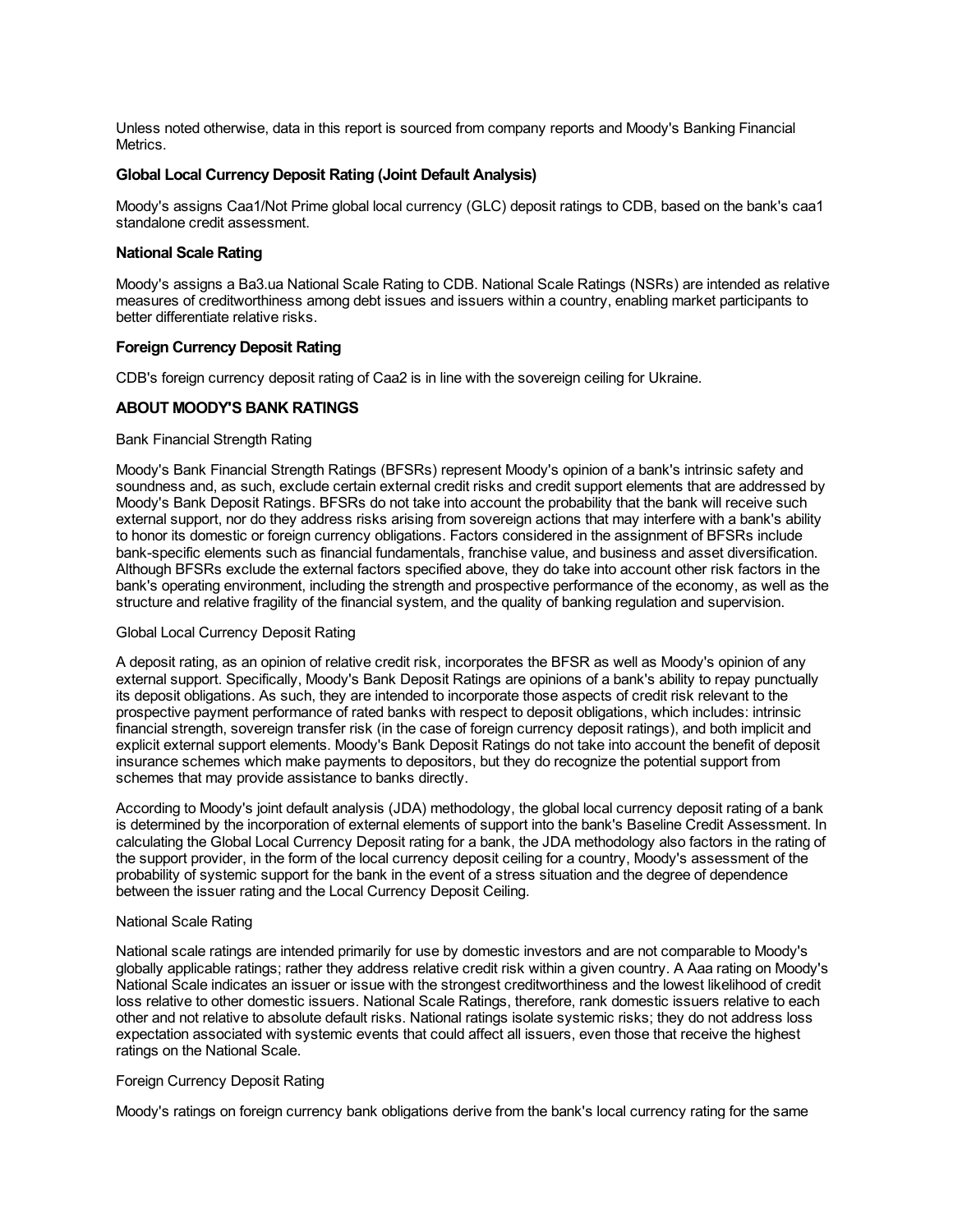class of obligation. The implementation of JDA for banks can lead to high local currency ratings for certain banks, which could also produce high foreign currency ratings. Nevertheless, it should be noted that foreign currency deposit ratings are in all cases constrained by the country ceiling for foreign currency bank deposits. This may result in the assignment of a different, and typically lower, rating for the foreign currency deposits relative to the bank's rating for local currency obligations.

# Foreign Currency Debt Rating

Foreign currency debt ratings are derived from the bank's local currency debt rating. In a similar way to foreign currency deposit ratings, foreign currency debt ratings may also be constrained by the country ceiling for foreign currency bonds and notes; however, in some cases the ratings on foreign currency debt obligations may be allowed to pierce the foreign currency ceiling. A particular mix of rating factors are taken into consideration in order to assess whether a foreign currency bond rating pierces the country ceiling. They include the issuer's global local currency rating, the foreign currency government bond rating, the country ceiling for bonds and the debt's eligibility to pierce that ceiling.

# About Moody's Bank Financial Strength Scorecard

Moody's bank financial strength model (see scorecard below) is a strategic input in the assessment of the financial strength of a bank, used as a key tool by Moody's analysts to ensure consistency of approach across banks and regions. The model output and the individual scores are discussed in rating committees and may be adjusted up or down to reflect conditions specific to each rated entity.

#### **Rating Factors**

# **Credit Dnepr Bank**

| <b>Rating Factors [1]</b>               | A | B | $\mathbf C$  | D           | E | <b>Total Score</b> | <b>Trend</b>   |
|-----------------------------------------|---|---|--------------|-------------|---|--------------------|----------------|
| <b>Qualitative Factors (70%)</b>        |   |   |              |             |   | E+                 |                |
| <b>Factor: Franchise Value</b>          |   |   |              |             |   | D                  | <b>Neutral</b> |
| Market share and sustainability         |   |   | $\mathbf{x}$ |             |   |                    |                |
| Geographical diversification            |   |   |              |             | X |                    |                |
| Earnings stability                      |   |   |              | $\mathbf x$ |   |                    |                |
| Earnings Diversification [2]            |   |   |              |             |   |                    |                |
| <b>Factor: Risk Positioning</b>         |   |   |              |             |   | D-                 | <b>Neutral</b> |
| Corporate Governance [2]                |   |   |              |             |   |                    |                |
| Ownership and Organizational Complexity |   |   |              |             |   |                    |                |
| - Key Man Risk                          |   |   |              |             |   |                    |                |
| Insider and Related-Party Risks         |   |   |              |             |   |                    |                |
| <b>Controls and Risk Management</b>     |   |   |              | X           |   |                    |                |
| Risk Management                         |   |   |              | X           |   |                    |                |
| Controls                                |   |   | x            |             |   |                    |                |
| <b>Financial Reporting Transparency</b> |   |   | x            |             |   |                    |                |
| - Global Comparability                  | x |   |              |             |   |                    |                |
| - Frequency and Timeliness              |   |   |              |             | X |                    |                |
| Quality of Financial Information        |   |   |              | x           |   |                    |                |
| <b>Credit Risk Concentration</b>        |   |   |              |             |   |                    |                |
| <b>Borrower Concentration</b>           |   |   |              |             |   |                    |                |
| - Industry Concentration                |   |   |              |             |   |                    |                |
| <b>Liquidity Management</b>             |   |   | X            |             |   |                    |                |
| <b>Market Risk Appetite</b>             |   |   | x            |             |   |                    |                |
| <b>Factor: Operating Environment</b>    |   |   |              |             |   | $E+$               | Weakening      |
| <b>Economic Stability</b>               |   |   |              |             | X |                    |                |
| <b>Integrity and Corruption</b>         |   |   |              |             | X |                    |                |
| <b>Legal System</b>                     |   |   |              | x           |   |                    |                |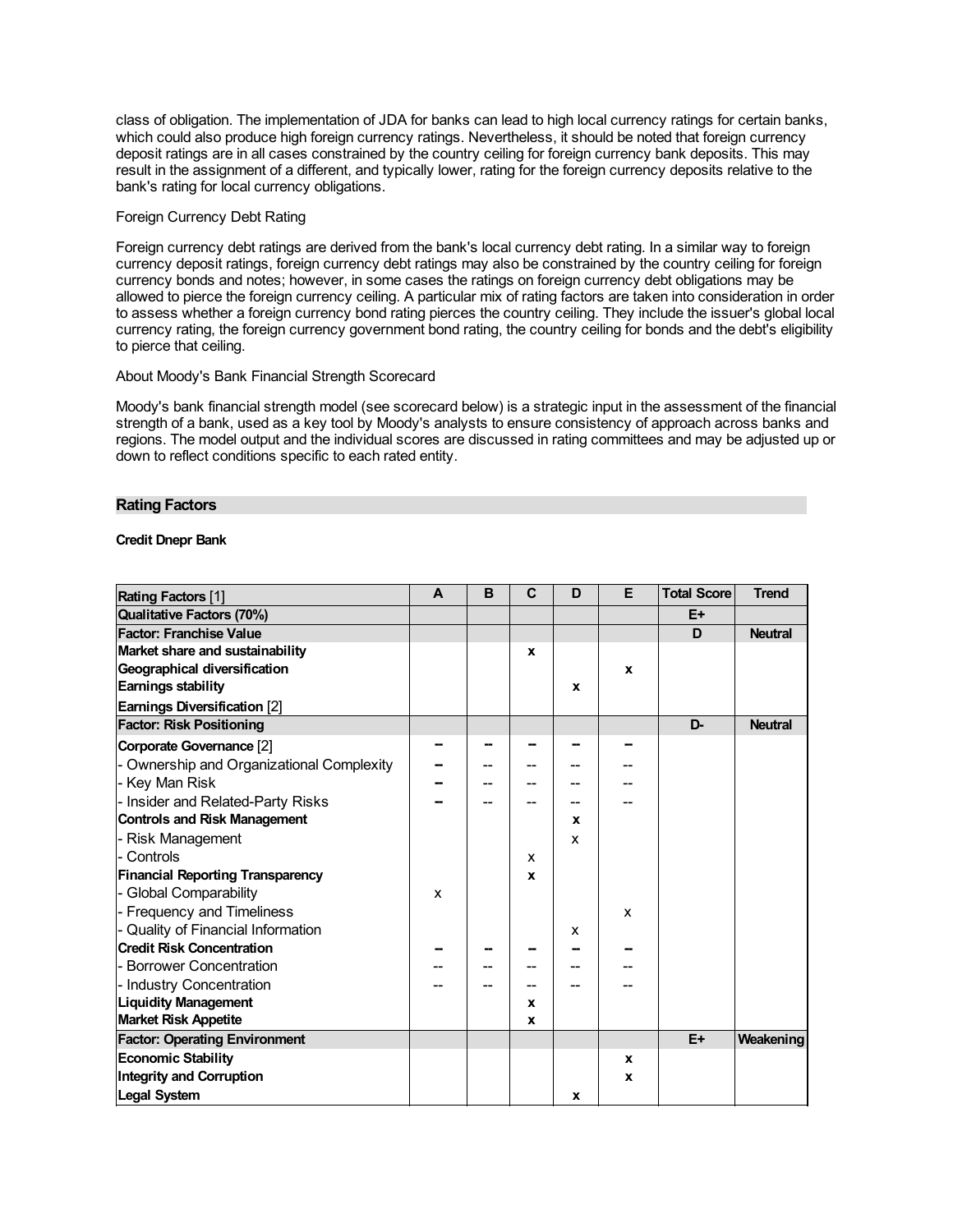| <b>Financial Factors (30%)</b>                |           |   |       |          | D               |                |
|-----------------------------------------------|-----------|---|-------|----------|-----------------|----------------|
| <b>Factor: Profitability</b>                  |           |   |       |          | E+              | <b>Neutral</b> |
| PPI % Average RWA (Basel I)                   |           |   | 0.97% |          |                 |                |
| Net Income % Average RWA (Basel I)            |           |   |       | $-1.22%$ |                 |                |
| <b>Factor: Liquidity</b>                      |           |   |       |          | <sub>B</sub>    | <b>Neutral</b> |
| (Market Funds - Liquid Assets) % Total Assets | $-10.17%$ |   |       |          |                 |                |
| <b>Liquidity Management</b>                   |           | x |       |          |                 |                |
| <b>Factor: Capital Adequacy</b>               |           |   |       |          | A               | Weakening      |
| Tier 1 Ratio (%) (Basel I)                    | 12.73%    |   |       |          |                 |                |
| Tangible Common Equity % RWA (Basel I)        | 12.72%    |   |       |          |                 |                |
| <b>Factor: Efficiency</b>                     |           |   |       |          | E               | Weakening      |
| <b>Cost / Income Ratio</b>                    |           |   |       | 86.68%   |                 |                |
| <b>Factor: Asset Quality</b>                  |           |   |       |          | F               | <b>Neutral</b> |
| <b>Problem Loans % Gross Loans</b>            |           |   |       | 19.89%   |                 |                |
| <b>Problem Loans % (Equity + LLR)</b>         |           |   |       | 101.68%  |                 |                |
| Lowest Combined Financial Factor Score (9%)   |           |   |       |          | F               |                |
| <b>Economic Insolvency Override</b>           |           |   |       |          | <b>Neutral</b>  |                |
| <b>Aggregate BFSR Score</b>                   |           |   |       |          | D-              |                |
| <b>Aggregate BCA Score</b>                    |           |   |       |          | ba <sub>3</sub> |                |
| <b>Assigned BFSR</b>                          |           |   |       |          | Е               |                |
| <b>Assigned BCA</b>                           |           |   |       |          | caa1            |                |

[1] - Where dashes are shown for a particular factor (or sub-factor), the score is based on non-public information.

Moody's

**INVESTORS SERVICE** 

[2] - A blank score under Earnings Diversification or Corporate Governance indicates the risk is neutral.

© 2013 Moody's Investors Service, Inc. and/or its licensors and affiliates (collectively, "MOODY'S"). All rights reserved.

**CREDIT RATINGS ISSUED BY MOODY'S INVESTORS SERVICE, INC. ("MIS") AND ITS AFFILIATES ARE MOODY'S CURRENT OPINIONS OF THE RELATIVE FUTURE CREDIT RISK OF ENTITIES, CREDIT COMMITMENTS, OR DEBT OR DEBT-LIKE SECURITIES, AND CREDIT RATINGS AND RESEARCH PUBLICATIONS PUBLISHED BY MOODY'S ("MOODY'S PUBLICATIONS") MAY INCLUDE MOODY'S CURRENT OPINIONS OF THE RELATIVE FUTURE CREDIT RISK OF ENTITIES, CREDIT COMMITMENTS, OR DEBT OR DEBT-LIKE SECURITIES. MOODY'S DEFINES CREDIT RISK AS THE RISK THAT AN ENTITY MAY NOT MEET ITS CONTRACTUAL, FINANCIAL OBLIGATIONS AS THEY COME DUE AND ANY ESTIMATED FINANCIAL LOSS IN THE EVENT OF DEFAULT. CREDIT RATINGS DO NOT ADDRESS ANY OTHER RISK, INCLUDING BUT NOT LIMITED TO: LIQUIDITY RISK, MARKET VALUE RISK, OR PRICE VOLATILITY. CREDIT RATINGS AND MOODY'S OPINIONS INCLUDED IN MOODY'S PUBLICATIONS ARE NOT STATEMENTS OF CURRENT OR HISTORICAL FACT. CREDIT RATINGS AND MOODY'S PUBLICATIONS DO NOT CONSTITUTE OR PROVIDE INVESTMENT OR FINANCIAL ADVICE, AND CREDIT RATINGS AND MOODY'S PUBLICATIONS ARE NOT AND DO NOT PROVIDE RECOMMENDATIONS TO PURCHASE, SELL, OR HOLD PARTICULAR SECURITIES. NEITHER CREDIT RATINGS NOR MOODY'S PUBLICATIONS COMMENT ON THE SUITABILITY OF AN INVESTMENT FOR ANY PARTICULAR INVESTOR. MOODY'S ISSUES ITS CREDIT RATINGS AND PUBLISHES MOODY'S PUBLICATIONS WITH THE EXPECTATION AND UNDERSTANDING THAT EACH INVESTOR WILL MAKE ITS OWN STUDY AND EVALUATION OF EACH SECURITY THAT IS UNDER CONSIDERATION FOR PURCHASE, HOLDING, OR SALE.**